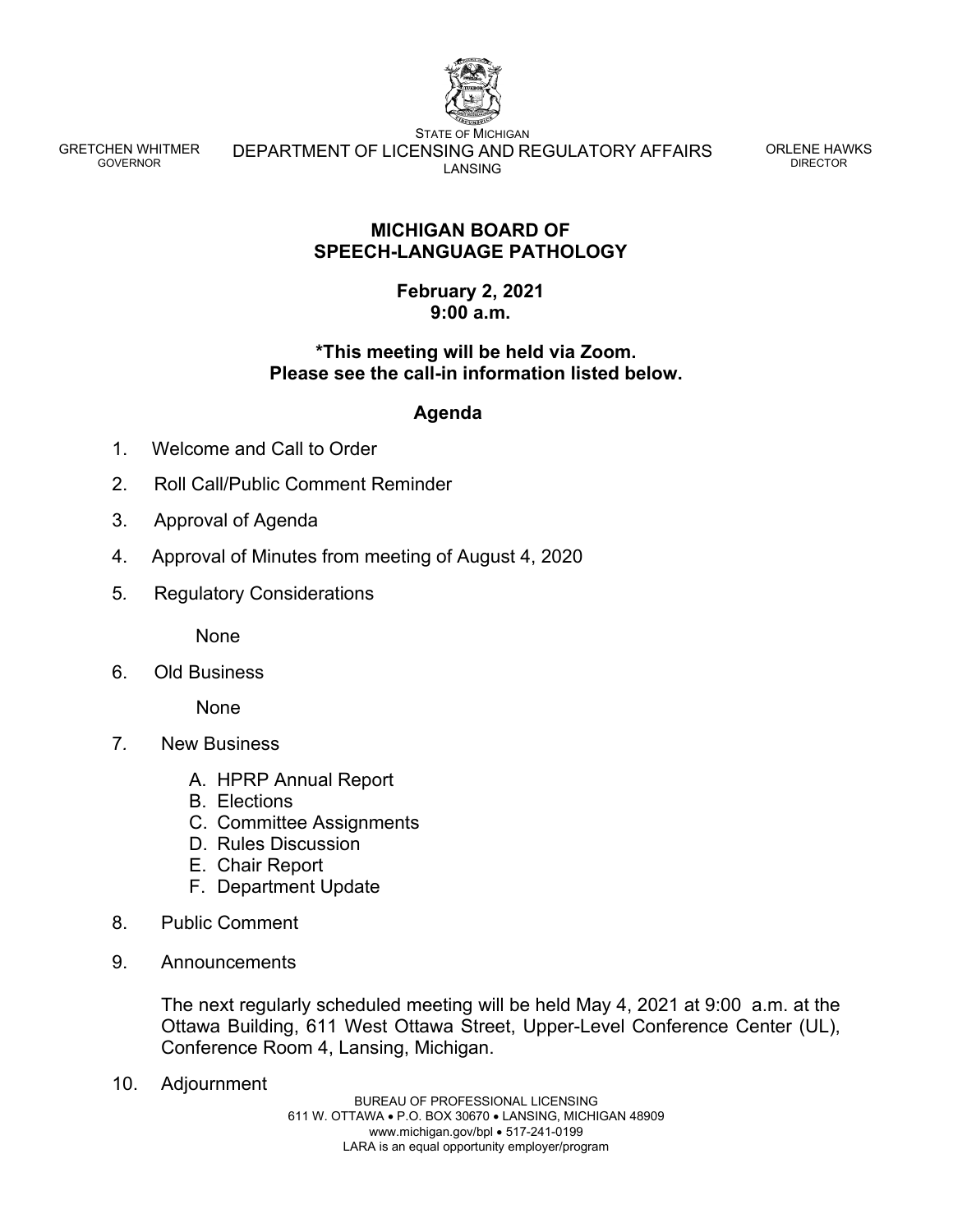# **NOTE:**

\*Pursuant to MCL 15.263 and MCL 15.263a, to mitigate the spread of COVID-19 by practicing social-distancing measures, **the meeting scheduled for February 2, 2021 will be** held via Zoom. All members of the public may attend and participate in this meeting by visiting the following web link or dialing the number below at the time of the meeting.

#### **Web Link:**

[https://us02web.zoom.us/j/81757867297?pwd=ZHJJZEVDamRMc3MyS1RkK1BuOHh4](https://us02web.zoom.us/j/81757867297?pwd=ZHJJZEVDamRMc3MyS1RkK1BuOHh4UT09) [UT09](https://us02web.zoom.us/j/81757867297?pwd=ZHJJZEVDamRMc3MyS1RkK1BuOHh4UT09)

#### **Password**: 223492

#### **Phone Number:**

Dial: 877-336-1831 Conference code: 486917

The meeting will begin at its regularly scheduled time, but members of the public may access the meeting at the above phone number 15 minutes before it begins.

To minimize disruptions, until the time designated by the Board for public comment, members of the public will be muted to the Board and other attendees and participants. During the time designated by the Board for public comment, members of public will no longer be muted and may participate and provide their comments by orderly speaking using the microphone on their phone. All existing Board rules regarding public comment (including rules designed to minimize disruptions and allow for full public participation) still apply.

All quorum rules still apply. In the event of a disconnection caused by the meeting host, the Board will be considered to be in recess. Every effort will be made to reestablish a publicly accessible connection. If the host is unable to do so within a period of 30 minutes from the time of the disconnection, the Board will adjourn and not address any new business until its next meeting. Any decisions made prior to the disconnection will be binding. The Board will not recess or adjourn due to technical or other issues experienced by individual members of the public that render them unable to attend or participate in the meeting.

To allow for broad public attendance and participation, including for persons with disabilities, members of the public may access this meeting by both web and phone and provide either oral or written comments. Closed captioning and will be provided, when available. Members of the public who are speech or hearing impaired may also attend and participate in this meeting by dialing 7-1-1 and using the Michigan Relay service. More information about this service may be found at

https://www.michigan.gov/mpsc/0,9535,7-395-93308\_93325\_93425\_94040\_94041---,00.html.